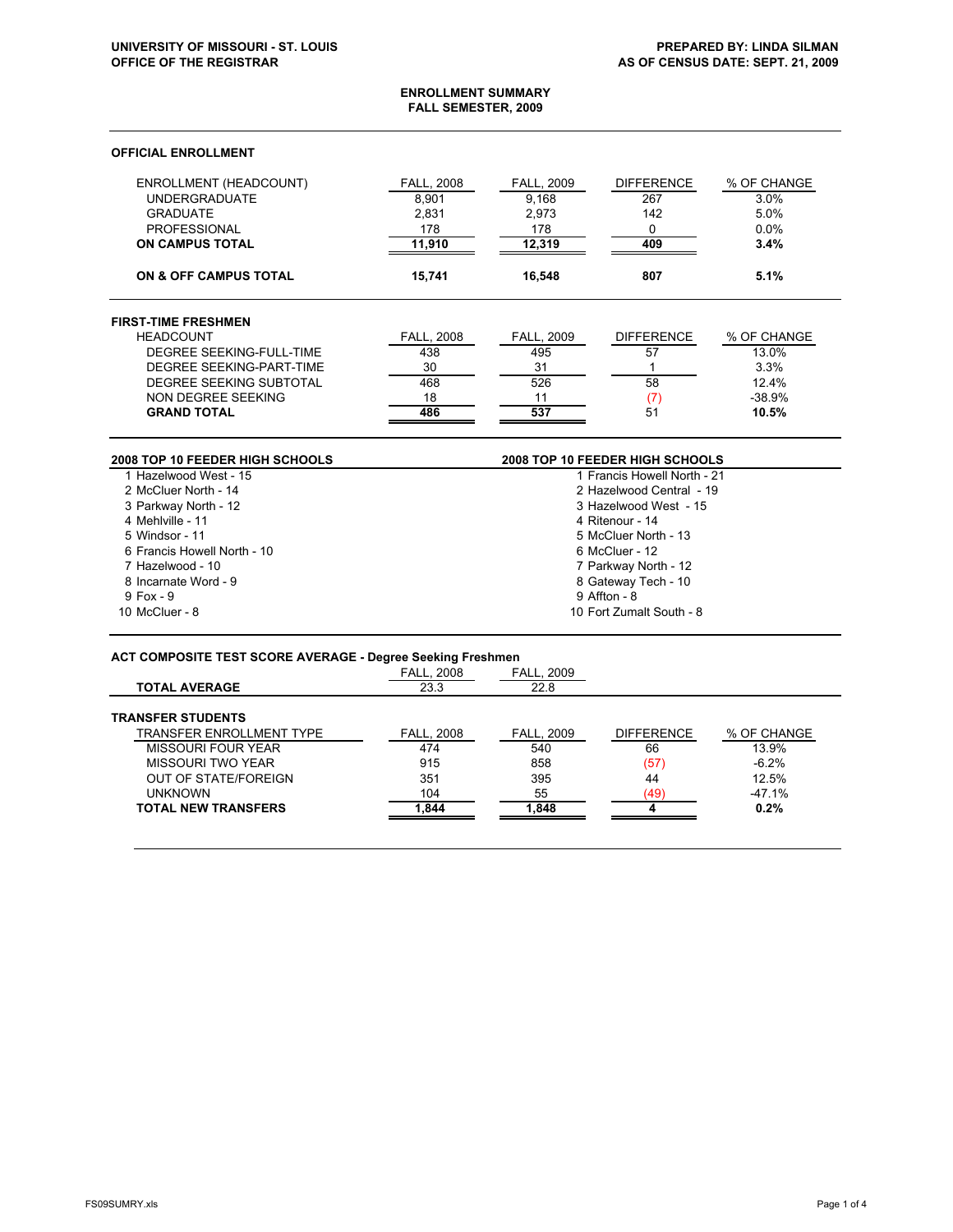#### **ENROLLMENT SUMMARY FALL SEMESTER, 2009**

## **GRADUATE STUDENTS**

| ENROLLMENT HEADCOUNT | FALL. 2008 | . 2009<br>FALL. | <b>DIFFERENCE</b> | % OF CHANGE |
|----------------------|------------|-----------------|-------------------|-------------|
| <b>MASTERS</b>       | 2.267      | 2,386           | 119               | 5.2%        |
| ED SPECIALIST        | 62         | 51              |                   | $-21.6%$    |
| <b>DOCTORAL</b>      | 502        | 536             | 34                | 6.8%        |
| <b>TOTAL</b>         | 2.831      | 2.973           | 142               | 5.0%        |

## **RE-ADMITS AND CONTINUING STUDENTS**

| ENROLLMENT        | 2008<br>FALL | 2009<br>FALL. | DIFFERENCE | % OF CHANGE |
|-------------------|--------------|---------------|------------|-------------|
| <b>RE-ADMITS</b>  | 736          | 814           | 78         | 10.6%       |
| <b>CONTINUING</b> | 8.061        | 8.284         | 223        | 2.8%        |

Starting FS2004 students are no longer required to fill out a re-enroll form if they have attended within the last year.

#### **MINORITY ENROLLMENT**

| <b>ENROLLMENT</b><br><b>TOTAL MINORITY</b><br>MINORITY % OF KNOWN ETHNIC | <b>FALL, 2008</b><br>3,141 | <b>FALL, 2009</b><br>3,439 | <b>DIFFERENCE</b><br>298 | % OF CHANGE<br>9.5% |
|--------------------------------------------------------------------------|----------------------------|----------------------------|--------------------------|---------------------|
| <b>ENROLLMENT</b>                                                        | 29.70%                     | 31.90%                     |                          | 0.70%               |
| NON-RESIDENT ALIEN                                                       | 533                        | 537                        | 4                        | 0.8%                |
| AFRICAN AMERICAN<br>AFRICAN AMERICAN % KNOWN                             | 2,038                      | 2,253                      | 215                      | 10.5%               |
| ETHNIC ENROLLMENT                                                        | 19.30%                     | 20.09%                     |                          | 0.60%               |
| AMERICAN INDIAN                                                          | 39                         | 53                         | 14                       | 35.9%               |
| <b>HISPANIC</b>                                                          | 180                        | 211                        | 31                       | 17.2%               |
| CAUCASIAN                                                                | 7.411                      | 7,666                      | 255                      | 3.4%                |
| ASIAN/PACIFIC ISLANDER                                                   | 351                        | 385                        | 34                       | 9.7%                |

# **GENDER ENROLLMENT**

| <b>WOMEN</b>                | <b>FALL. 2008</b> | <b>FALL, 2009</b> | <b>DIFFERENCE</b> | % OF CHANGE |
|-----------------------------|-------------------|-------------------|-------------------|-------------|
| <b>UNDERGRADUATE</b>        | 5,094             | 5,310             | 216               | 4.2%        |
| <b>GRADUATE</b>             | 1.888             | 1.893             | 5                 | 0.3%        |
| <b>PROFESSIONAL</b>         | 99                | 101               | 2                 | 2.0%        |
| <b>TOTAL</b>                | 7,081             | 7,304             | 223               | 3.1%        |
| <b>MEN</b>                  | <b>FALL, 2008</b> | FALL, 2009        | <b>DIFFERENCE</b> | % OF CHANGE |
| <b>UNDERGRADUATE</b>        | 3,809             | 3.858             | 49                | 1.3%        |
| <b>GRADUATE</b>             | 941               | 1,080             | 139               | 14.8%       |
| <b>PROFESSIONAL</b>         | 79                | 77                | (2)               | $-2.5%$     |
| <b>TOTAL</b>                | 4,829             | 5,015             | 186               | 3.9%        |
| TOTAL WOMEN & MEN           | FALL, 2008        | FALL, 2009        | <b>DIFFERENCE</b> | % OF CHANGE |
| <b>UNDERGRADUATE</b>        | 8,903             | 9,168             | 265               | 3.0%        |
| <b>GRADUATE</b>             | 2.829             | 2.973             | 144               | 5.1%        |
| <b>PROFESSIONAL</b>         | 178               | 178               | 0                 | $0.0\%$     |
| <b>TOTAL</b>                | 11,910            | 12,319            | 409               | 3.4%        |
| PERCENT OF TOTAL ENROLLMENT | <b>FALL, 2008</b> | FALL, 2009        | <b>DIFFERENCE</b> | % OF CHANGE |
| <b>WOMEN</b>                | 59%               | 59%               | 0                 | $-0.3%$     |
| <b>MEN</b>                  | 41%               | 41%               | 0                 | 0.4%        |